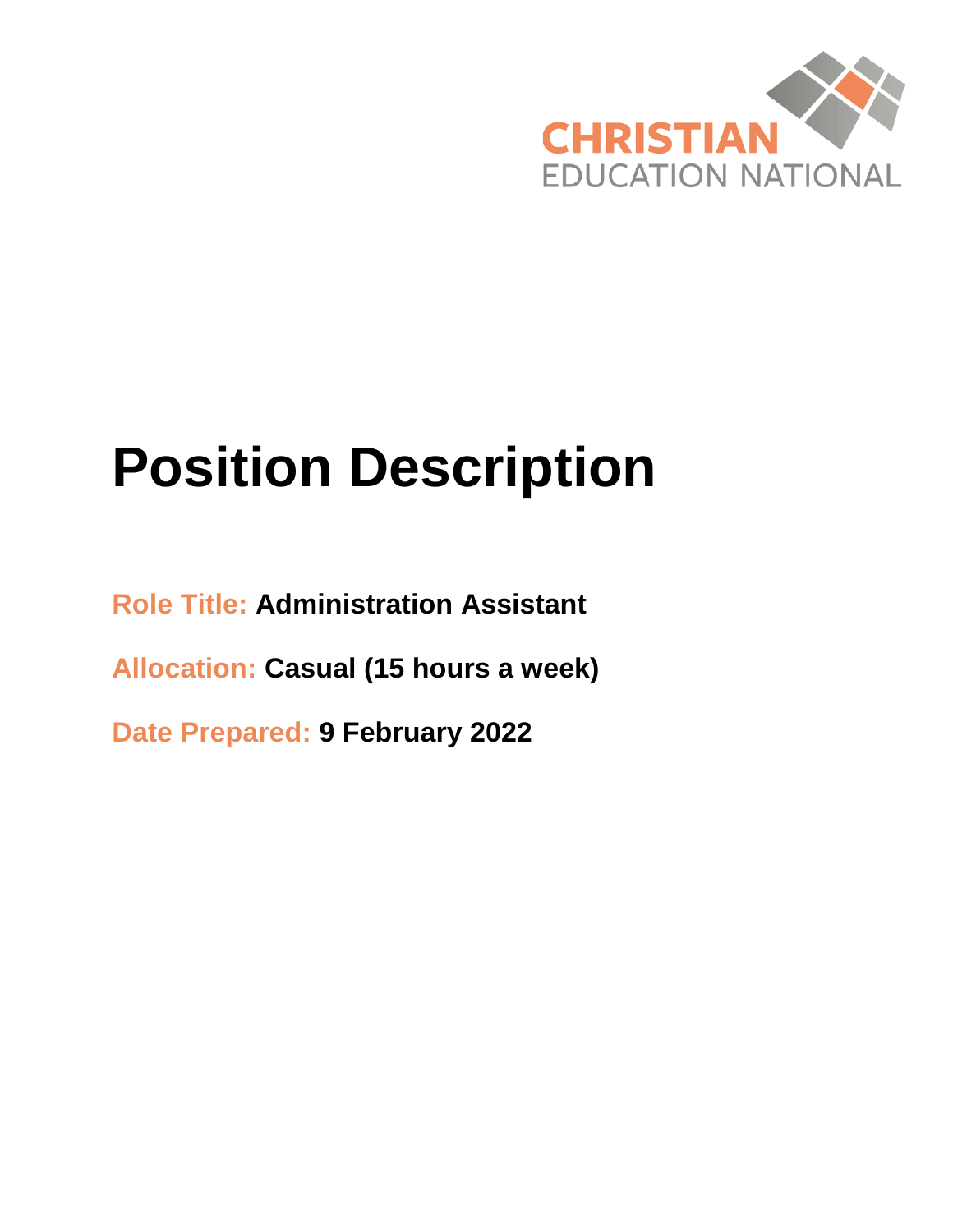# **POSITION DESCRIPTION:** Administration Assistant

#### **A. POSITION OVERVIEW**

The role of the Administration Assistant is to provide administration support to the office as directed.

#### **B. PERSONAL CHARACTERISTICS & GENERAL ROLE EXPECTATIONS**

The following attributes are important for the role:

- 1. An actively demonstrated personal Christian faith.
- 2. Respect, promote and work within the organisational authority structure of Christian Education National
- 3. A demonstrated commitment to serving Christ in Christian education as stipulated in the mission, vision and core values of Christian Education National (CEN).
- 4. Relevant qualifications and/or experience that are appropriate for this position.
- 5. An ability to communicate in a manner that maintains the respect of the wider Christian Education community.
- 6. High level communication and interpersonal skills in dealing with all members of the CEN community.
- 7. A willingness to work in harmony and close collaboration with other members of the Christian Education National team.
- 8. Personal qualities such as adaptability, initiative, versatility, enthusiasm, optimism and the ability to work within a constantly changing environment.
- 9. A demonstrated commitment to professional self-development in the field of Christian Education.

*NB. Copies of the Constitution, the Vision and Core Values Statement can be found on the CEN website*